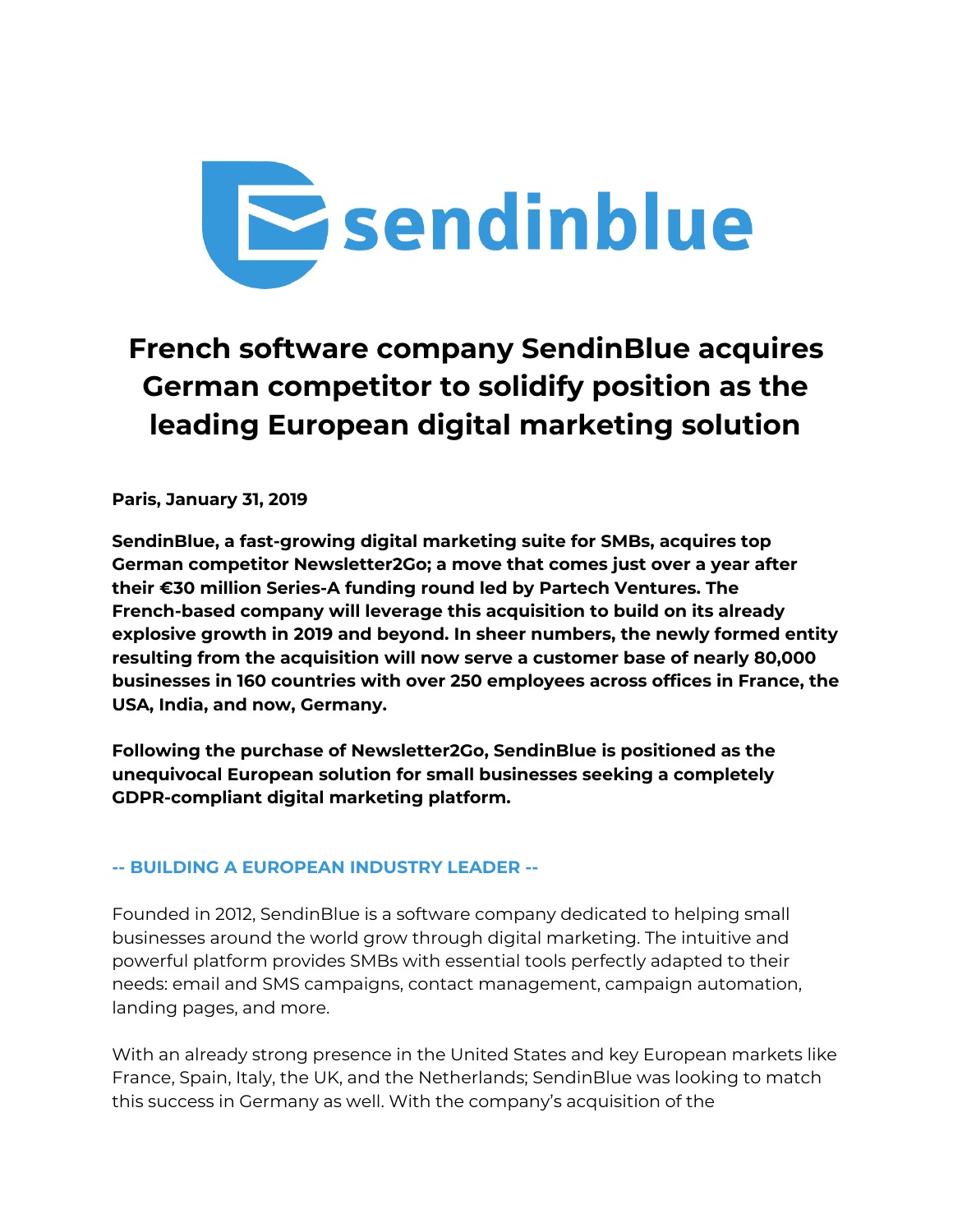Newsletter2Go, the German national market leader, SendinBlue is able to consolidate its position in Germany and round out its dominance in Europe.

Newsletter2Go, which was founded in Berlin in 2011, serves a diverse client base of over 16,000 paying small businesses, large corporations (Volkswagen, Airbus), NGOs (Amnesty International), and even large media organizations, such as the world-renowned Spiegel. The company's 60 employees are based in Germany and will continue operating there. Both companies will continue to operate independently while working together towards their shared goal of increasing their market coverage in Europe.

#### **-- THE MOST RELIABLE SOLUTION FOR DATA PROTECTION --**

Armand Thiberge, founder and CEO of SendinBlue, expressed his delight over the acquisition: *"With the implementation of the GDPR, Europe has demonstrated its ability to shape the modern digital landscape. The SendinBlue team shares this ambition as we strive to build a Europe-based digital marketing juggernaut that is, first and foremost, aimed at respecting online user privacy. For organizations concerned with data confidentiality, our new French-German partnership is the premier alternative to solutions hosted on other continents."*

Christoph Beuck, founder and CEO of Newsletter2GO, shared the same enthusiasm and vision: *"For us here at Newsletter2Go, joining SendinBlue is a tremendous opportunity to accelerate our development and team up to create an industry heavyweight that empowers European businesses to grow while strongly respecting data protection and privacy practices. We're particularly vigilant about this topic in Germany, and it's a priority that we share with SendinBlue."*

Unlike other solutions with less regard for the General Data Protection Regulation (GDPR), SendinBlue offers a European-hosted solution that enables users to store their data entirely in France or Germany. Additionally, both SendinBlue and Newsletter2Go hold GDPR certifications and adhere to the German regulatory framework for data protection -- one of the strictest in the world -- ensuring client data is protected according to the highest standards.

The ultimate goal of this acquisition is to develop the most powerful tool on the market while maintaining the user-friendly experience for which both companies are known. By consolidating technical infrastructures and investing heavily in R&D, the newly-formed entity will innovate a unified product, even more robust than either predecessor. Over the next few months, SendinBlue will release several new features to help marketers and entrepreneurs manage more marketing initiatives and increase their impact, all while minimizing costs.